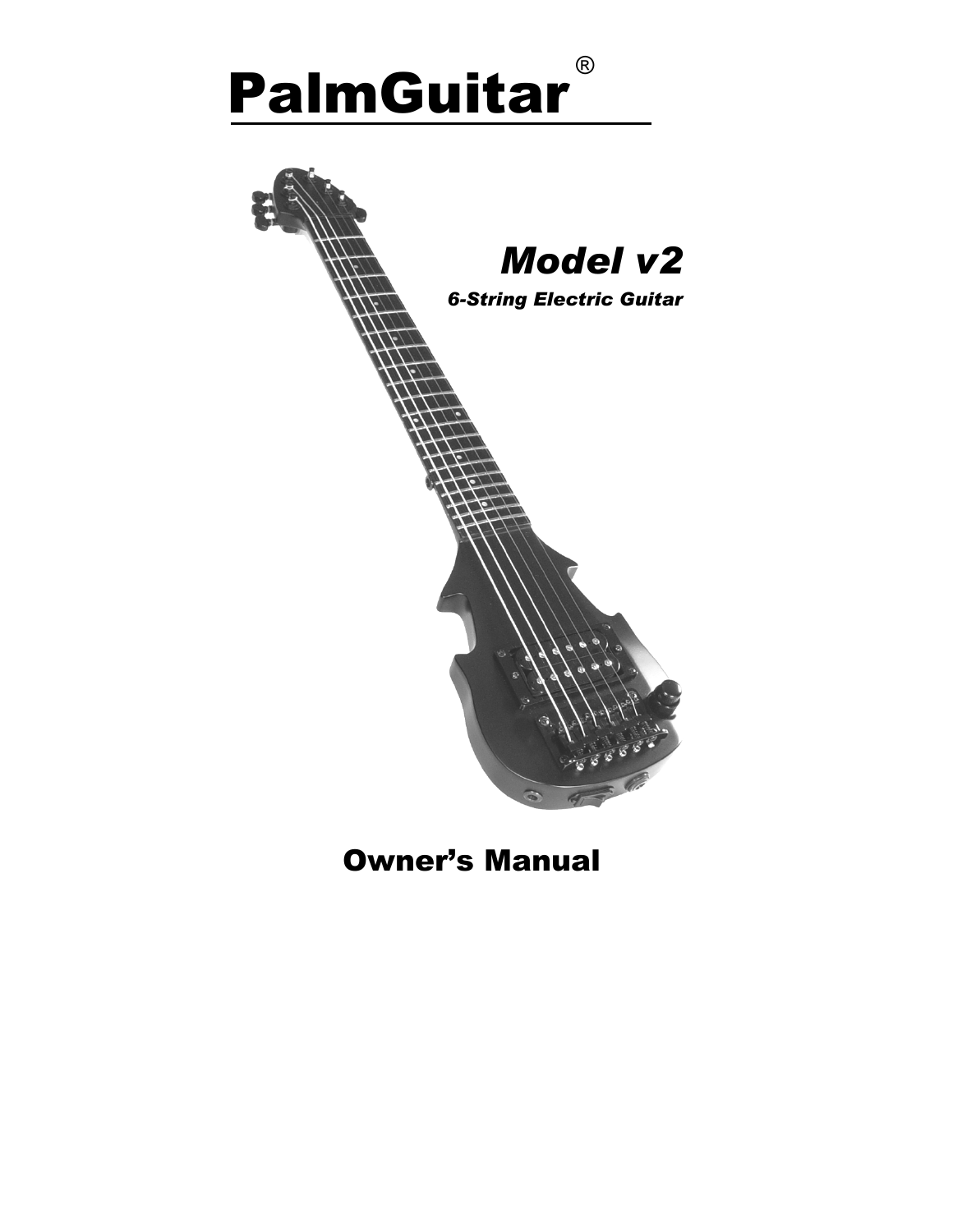### PalmGuitar® *Model v2*

#### *The world's smallest, precision electric guitar*

*Thank you for purchasing a PalmGuitar® v2 six-string electric guitar - the world's smallest, precision electric guitar. Designed as a guitar you can keep with you 24 hours a day / 7 days a week, the v2's sleek exterior, quick fingerboard and amazing tone hide the simple fact that this guitar is not made of wood. What's perhaps even more impressive to us is that it is not made of carbon fiber either … more about that later.*

*Since the electric guitar was born, nearly all have been made of wood – a natural raw material that is plentiful and easy to shape, that also provides the tonal qualities that musicians demand. Unfortunately, wood absorbs moisture like a sponge, expanding and contracting in proportion to changes in ambient temperature and relative humidity. Normally, that's not a problem unless you travel with your guitar from one climate to another. The rapid changes in climate caused by air travel can gradually ruin a wooden guitar. Leaving your wooden guitar in the back seat of a rental car on a hot summer day can ruin it instantly.* 

*The physical size of most guitars makes them impractical to travel with - even if you can carry guitar onto a plane, you can't play it until you land. If you do any international travel, that can be a long time. The PalmGuitar® is small enough so that you can play it in "seat A" if you want. Unlike some guitars made for travelers that have several add on pieces to make it look and feel like a normal guitar, the PalmGuitar® is ready to play right out of the case. Finding a comfortable playing position doesn't take long … some liken it to learning to type on a laptop or smart-phone, instead of a full sized keyboard.* 

*We first began shipping our legendary graphite instruments to customers around the globe in 2002. The graphite guitars & basses are molded with a composite process using carbon fiber reinforcement within a graphite filled epoxy matrix. Although they play and sound great, they are very expensive and simply not affordable by many guitarists. We spent years trying to develop a lower cost method that wouldn't sacrifice tone or playability. But wood seemed to be the only alternative to the costly carbon fiber graphite, and we simply refused to manufacture wooden guitars.* 

*We had nearly given up on the search for new materials by 2004 when we discovered an innovative company in China that had patented a process for manufacturing "synthetic wood" – a unique urethane composite - that turns out to have astonishing tonal properties when shaped into the form of a guitar. After working with them to refine the process to suit our unique needs, we are extremely proud to unveil the PalmGuitar® v2. In addition to being inert to climate change, this new material is incredibly tough, giving the PalmGuitar® v2 better impact resistance than its graphite siblings. We hope you'll enjoy playing it as much as we have enjoyed making it a reality!* 

*We like to brag that for a small company, we have some of the best customers in the world, and we're honored to count you among them! Thanks again for buying a PalmGuitar®!* 

*Sincerely,*

*Enfidence*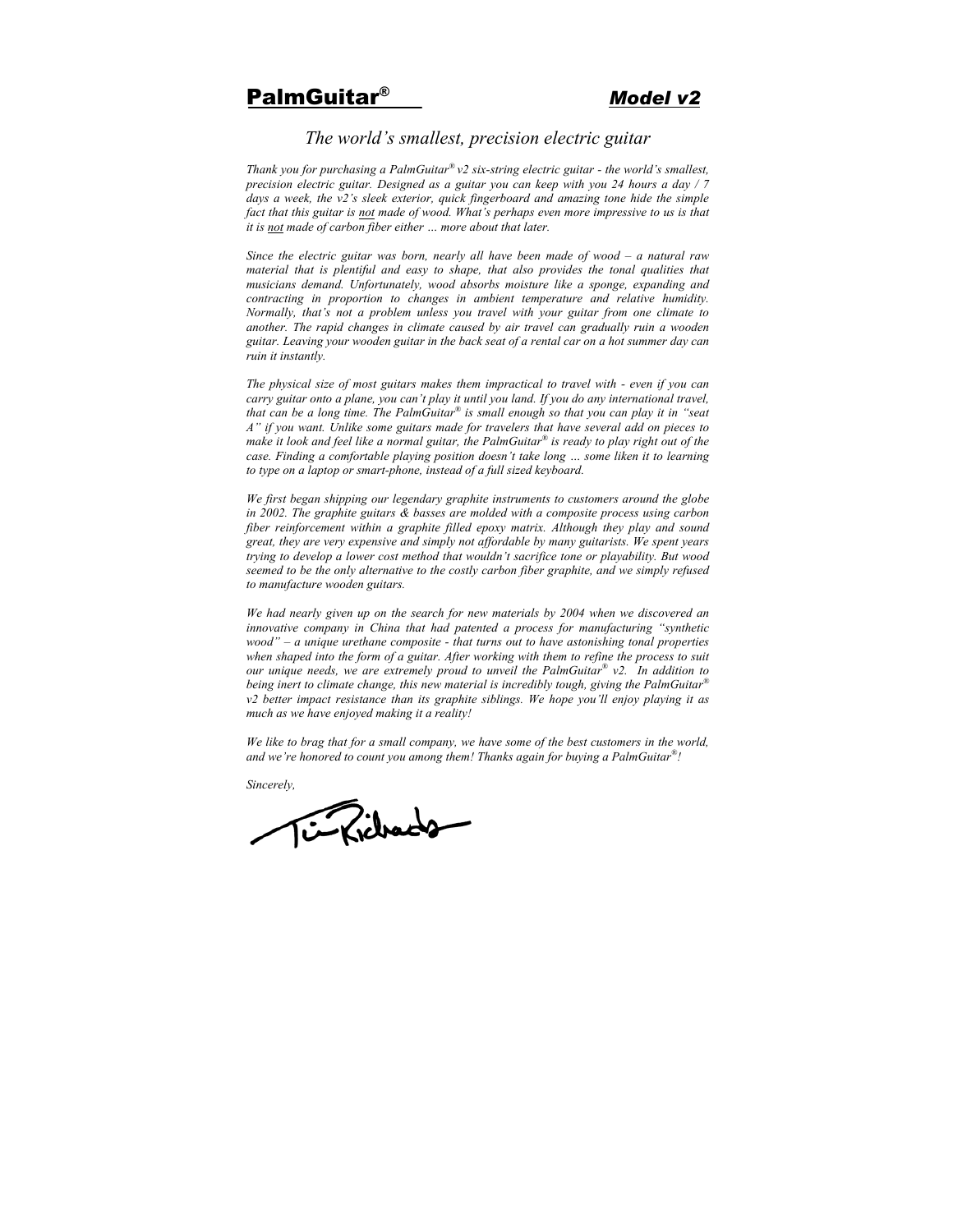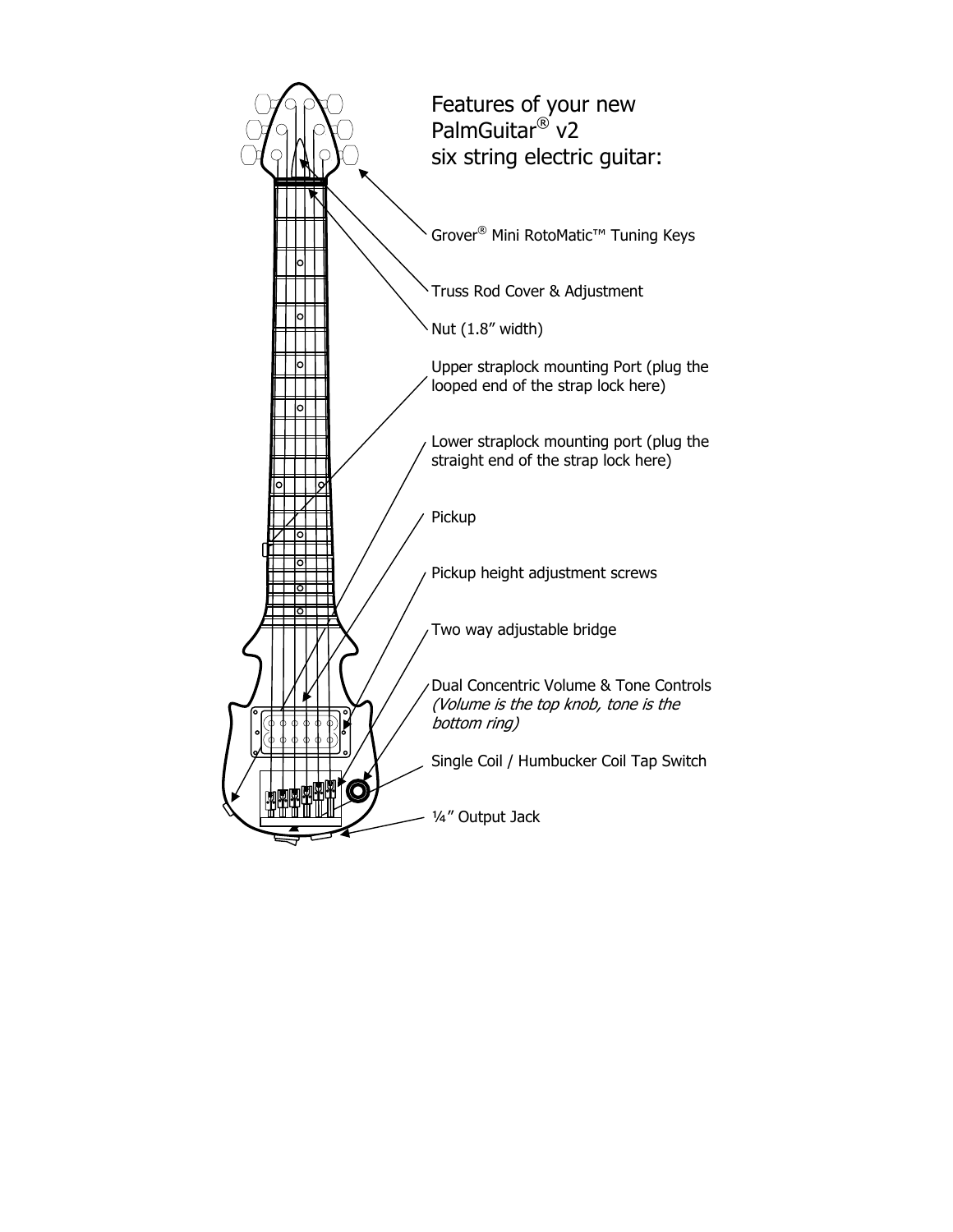- 1. The Locking Strap one of the most important features of your new PalmGuitar® is its locking strap. We use a strap that locks in place so that your guitar won't accidentally slip off the strap when you least expect it. You insert the plug in the "looped" end into the receptacle located on the side of the fingerboard at the  $15<sup>th</sup>$ fret. The other end plugs into the receptacle on the lower bout of the guitar. When you push the button on the back of the strap lock plug, the tiny stainless steel balls retract, allowing you to attach and detach your strap quickly.
- 2. The Coil Tap Switch  $-$  just below the strap lock port on the lower bout of your guitar is the coil tap rocker switch. This allows you to switch back and forth between a "single coil" sound and a "humbucker" sound.
- 3. ¼" Output Jack This is where you plug your guitar cord. Any good quality guitar cord will work, but we recommend that you get one with a "right angle plug" which is more comfortable when you're playing in tight quarters.



- 4. Strings The PalmGuitar<sup>®</sup> was designed to use normal electric guitar strings. They are setup at the factory with the following gauge strings: .012/.016/.022/.032/.044/.052. We compensate for the lower string tension compared to a full scale instruments by using slightly heavier gauge strings. Low tension strings can be fretted "sharp", so you may want to relax some of the finger pressure you apply to the fingerboard if you experience this. As low tension strings age, they tend to lose their brilliance and ability to hold pitch faster than strings under higher tension, so it's a good idea to restring your PalmGuitar® often. Several string manufacturers make stock string sets that match, or come very close to matching the string set we specify for the v2. We hope to add some resources to our website in the near future that will help you determine how to calculate what string gauges to use on your PalmGuitar<sup>®</sup> that will best match the tension and "feel" of the strings you use on your full size guitar.
- 5. Truss Rod If you remove the truss rod cover, you can easily adjust the truss rod to add or subtract "relief" from your neck. To measure how much relief the neck has, fret the low E string at the first fret, and the last fret. This is like using a straight edge against the fingerboard. If you notice a gap between the top of the 9th fret, and the bottom of the string, you can tighten the truss rod in small increments to eliminate the gap. Loosening the truss rod causes more relief. A 4mm hex wrench is enclosed to adjust the truss rod.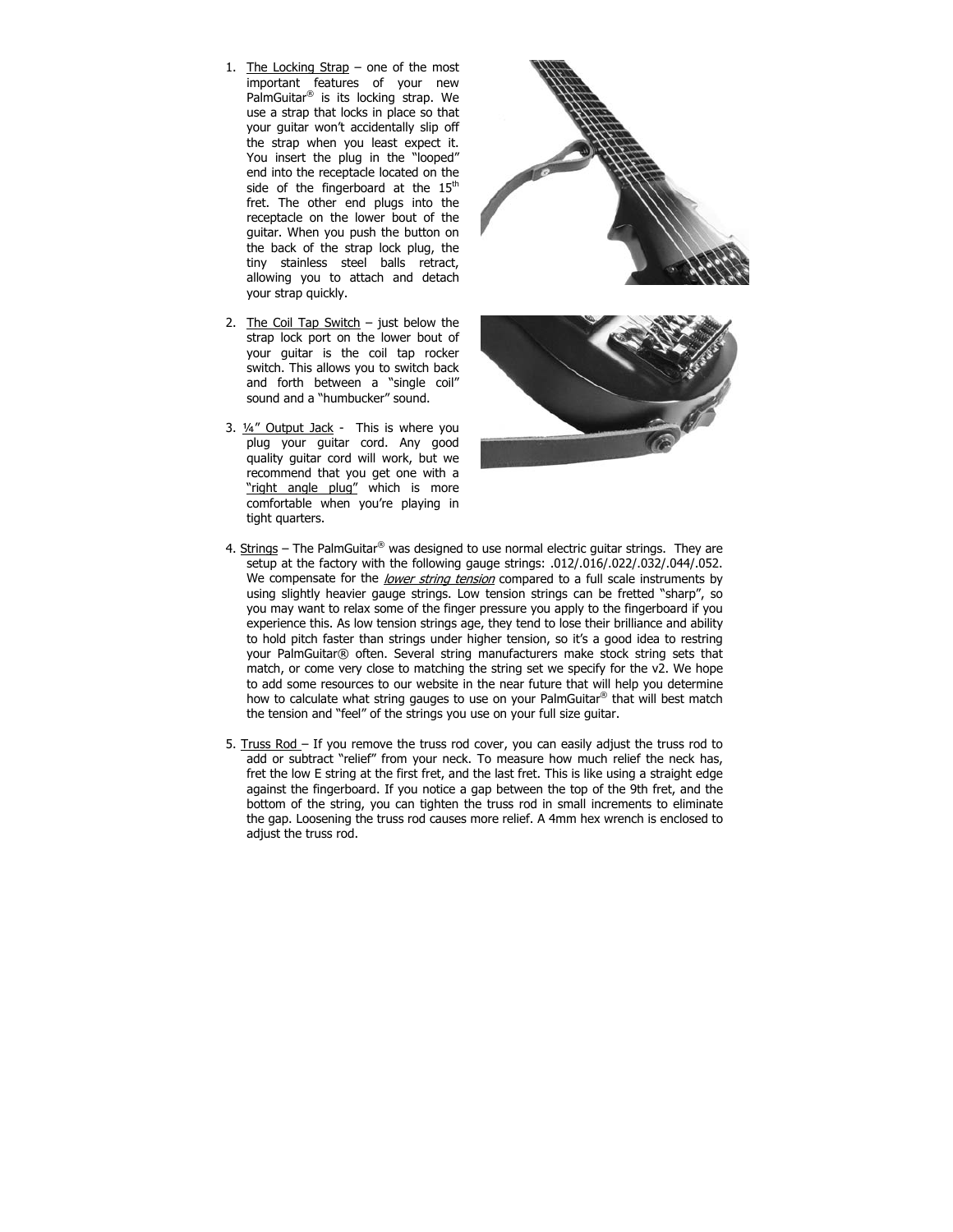

6. Bridge Adjustment – your bridge is fully adjustable, and can be used to raise or lower the *action* (string height above the frets) and adjust the string *intonation* (length). Each string is fed into one of 6 string "saddles". The *action* is adjusted by raising or lowering the two small set screws that straddle each string. Both screws should be raised or lowered by equal amounts so that the saddle is level. The constant vibration of playing your guitar can cause these set screws to loosen. So keep your 1.5mm hex wrench handy to raise the

saddles if your strings start to "buzz." To "ruggedize" your setup, you can apply a tiny drop of clear fingernail polish to the set screw to temporarily lock them in place.

Once you adjust the action, you may need to adjust the *intonation*. Tune all of the strings to the desired pitch. Then, fret each string at the  $12<sup>th</sup>$  fret, and determine if the pitch is exactly one octave higher than the open tuning. If the pitch is the same, no adjustment is necessary. If the octave pitch is *sharp* compared to the open tuning pitch, the string needs to be *lengthened* slightly by *tightening* the intonation screw on the back of the bridge. Tightening the screw moves the saddle backwards, effectively lengthening the string. If the octave pitch is  $flat$ , you need to shorten the string by loosening the adjustment screw – the spring behind the saddle will push it forward.

Don't be intimidated about adjusting your bridge … there are many reference books on the subject if you get stuck, and it's the best way to keep your PalmGuitar® set up the way the pros do.

7. Pickup height adjustment – there are two screws on either side of the pickup that can raise or lower the pickup - don't confuse them with the 4 screws in corners of the pickup ring that attach the ring and pickup assembly to the body. Raising or lowering the pickup can change the intensity of the output signal, just like moving a microphone closer to, or farther away from a vocal performance. If you raise the pickup too close to the strings, you can actually cancel some of the sustain as the magnets try to magnetically "grab" the strings. So only make small changes in pickup height until you get the exact output signal you're looking for.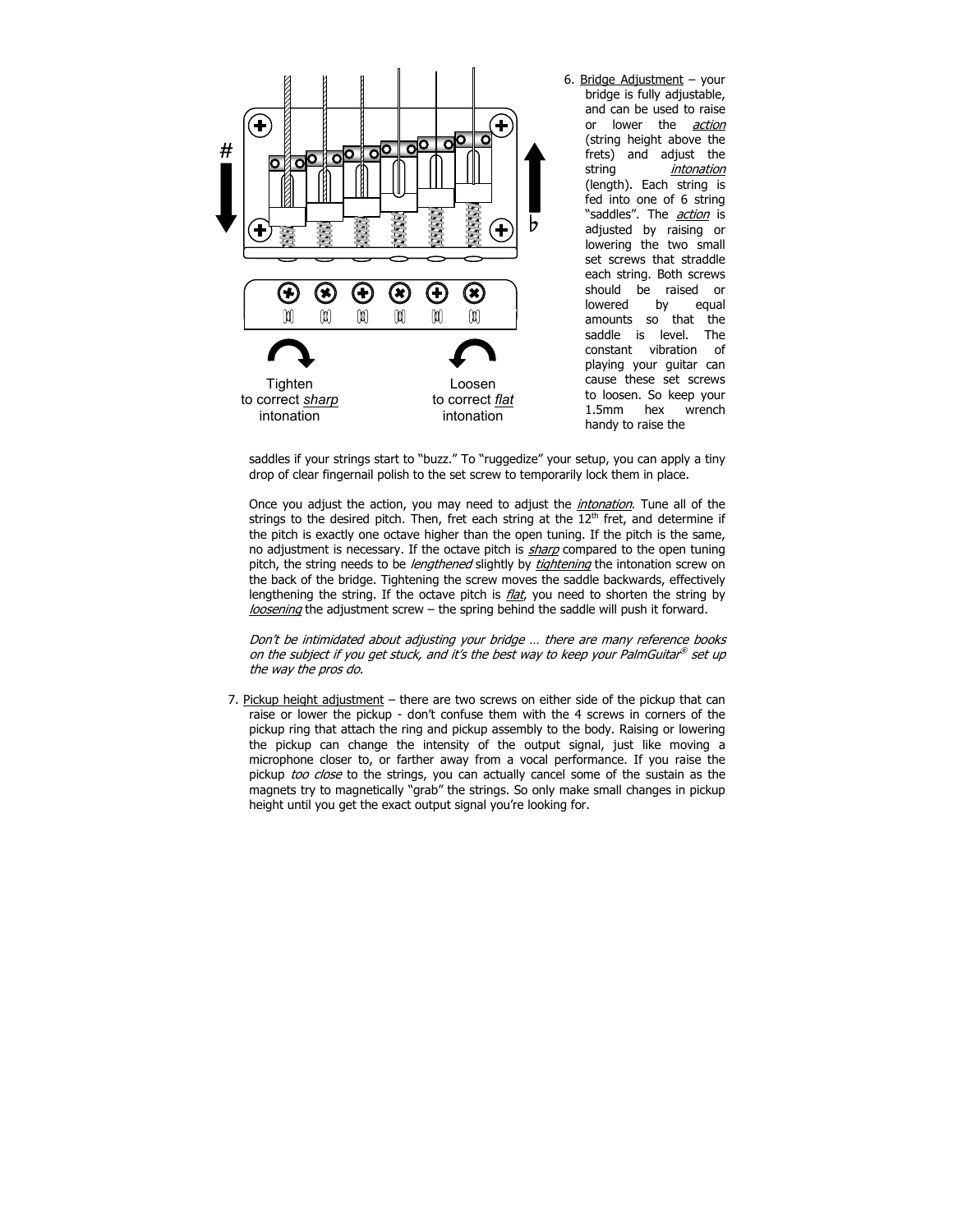- 8. Tuning Keys The Grover<sup>®</sup> mini Rotomatic<sup>™</sup> tuning keys are very low mass tuners that feature compact removable metal knobs with adjustable tension, die-cast gear housings, lifetime sealed lubrication, and 14:1 gear ratio. The small, Phillips head screw that holds the knob onto the housing can be used to adjust the tension. You can loosen the screws remove old strings and install new ones. Then, once your strings have properly stretched, you can tighten the tension screws so that tuning keys will resist accidental movement during travel.
- 9. Frets & Fingerboard Your PalmGuitar® v2 uses a standard nickel silver frets on a polished Ebonite™ fingerboard. They can be dressed, or replaced by any competent guitar technician. The frets are leveled and crowned at the factory to precise standards that permit low action. We specify a factory fret height that should permit one or two leveling and crowning jobs before refretting becomes necessary. If you're not accustomed to doing your own fret work, this is something better left to a skilled technician.
- 10. The Nut The nut on your PalmGuitar<sup>®</sup> v2 is 1.8" wide, slightly wider than a standard guitar nut in order to maintain the proportionality of the short scale. The distance from the nut to the first fret on a PalmGuitar® is the same as the distance from the  $4<sup>th</sup>$  to the 5<sup>th</sup> fret of a typical 25.5" scale quitar. So we made the width of the neck at the nut equal the width of the neck of a typical 25.5" scale guitar at the  $4<sup>th</sup>$  fret – 1.8". Replacement nuts can be fabricated from common nut stock.
- 11. The Finish The PalmGuitar® v2 has an abrasion resistant polyurethane finish that can be cleaned the same way you would clean any guitar. Generally, a good clean lint-free cloth works best to wipe off any excess finger oils.
- 12. Tuning The PalmGuitar® v2 is designed to be tuned to standard E-A-D-G-B-E tuning (@ A=440Hz) even though it has a short 20¼" scale length. Although you can tune your v2 to any alternative pitch you choose, you may need to increase, or decrease the gauges of individual strings to improve the results. Changing the string gauge may require that you re-intonate the bridge. We use computer models to calculate the optimum string gauge vs. pitch for our scale length, so if you need some help dialing in the right gauge for your playing style, just let us know and we'll help. While the scale length of the PalmGuitar® is designed primarily to enable its compact size, the short scale can also offer some artistic advantages over full scale instruments. The voicing of complex chords on the guitar is limited by the number of fingers you use and the distance they can reach. Ever wonder what you could play if your fingers were 20% longer? The PalmGuitar® lets you hit chords and reach intervals that you might not otherwise be able to achieve.
- 13. Dual concentric Volume/Tone knobs The top knob controls the volume, and the lower ring controls the tone. Both are held to dual potentiometer shafts inside with a small set screw. If either knob comes loose, you can replace them and tighten the set screw with the 2mm hex wrench enclosed in your wrench kit.
- 14. The Case your v2 comes with a custom ballistic nylon carrying case that has one lower padded pocket for the instrument, and a second pocket for your strap, cable, and other gear you need to take with you. The back of the case has a large fabric band that can be used to lash your guitar and case to the pull handle of your luggage. As we develop other styles of cases, we will make them available through your dealer, or on our website.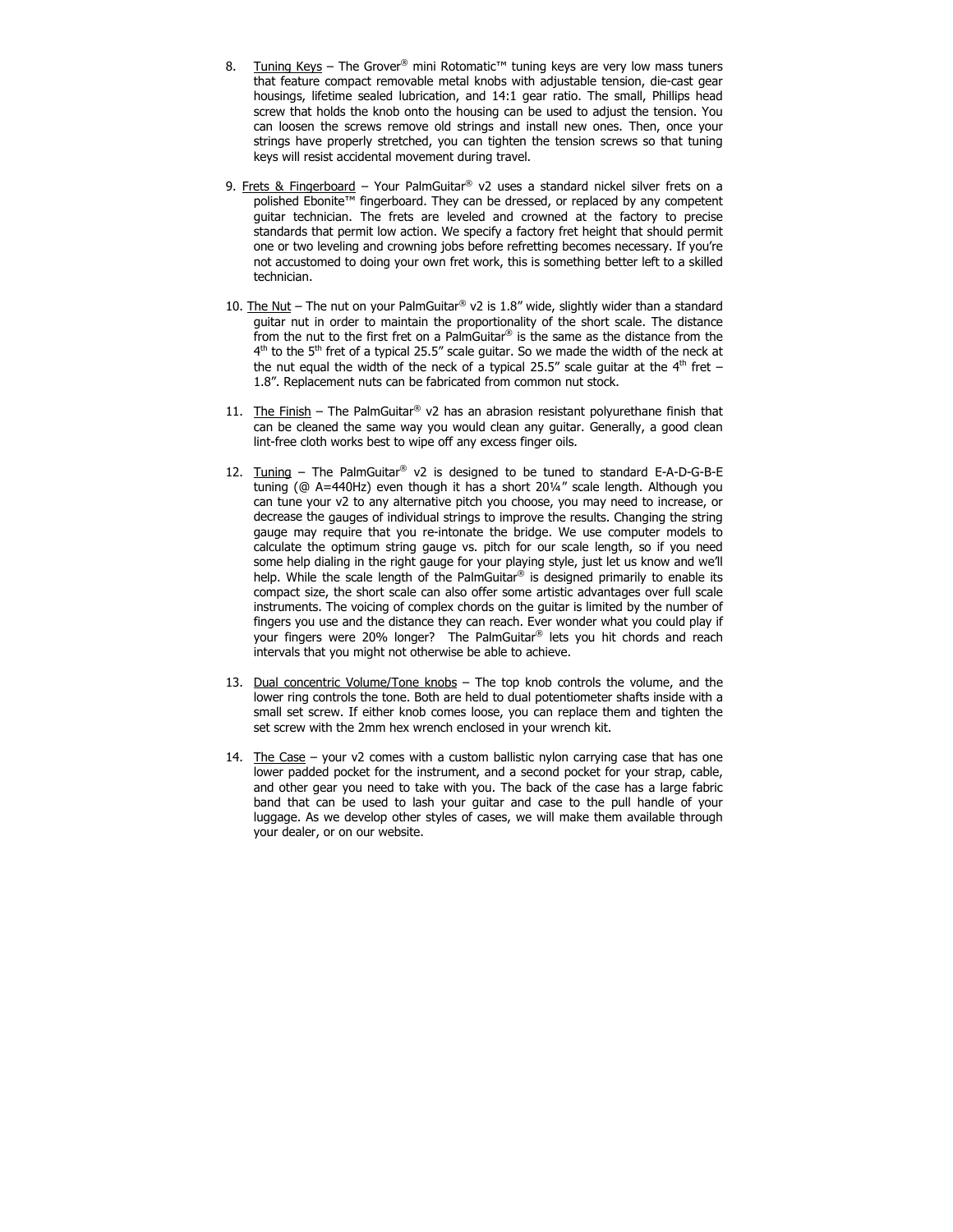#### **General Specifications**

| General composition:                                                                                                                        | Proprietary reinforced reaction injection molded (RRIM)<br>structural polyurethane microcellular composite and<br>Ebonite <sup>™</sup> fingerboard                                                                    |                                                                                                              |  |
|---------------------------------------------------------------------------------------------------------------------------------------------|-----------------------------------------------------------------------------------------------------------------------------------------------------------------------------------------------------------------------|--------------------------------------------------------------------------------------------------------------|--|
| Physical dimensions:                                                                                                                        |                                                                                                                                                                                                                       |                                                                                                              |  |
| Overall length:<br>Maximum width of body:<br>Overall thickness:<br>Thickness of body:<br>Overall weight (less case):                        | 26''<br>6''<br>1.8''<br>1.2''<br>$3.6$ lbs                                                                                                                                                                            | $(66.0 \text{ cm})$<br>$(15.2 \text{ cm})$<br>$(4.6 \text{ cm})$<br>$(3.0 \text{ cm})$<br>$(1.6 \text{ kg})$ |  |
| <b>Fingerboard specifications</b>                                                                                                           |                                                                                                                                                                                                                       |                                                                                                              |  |
| Fingerboard radius:<br>Fret type:<br>Number of frets:                                                                                       | 12"<br>$(30.5 \text{ cm})$<br>Nickel silver<br>20                                                                                                                                                                     |                                                                                                              |  |
| Scale length:<br>Width of neck at the nut:                                                                                                  | 20.25"<br>1.8''                                                                                                                                                                                                       | $(51.4 \text{ cm})$<br>$(4.6 \text{ cm})$                                                                    |  |
| Component specifications                                                                                                                    |                                                                                                                                                                                                                       |                                                                                                              |  |
| Bridge specification:<br>Saddle height adjustment:<br>Volume/tone control:<br>Tone capacitor value:<br>Magnetic pickup:<br>Pickup mounting: | Two way adjustable, top-loading<br>1.5 mm hex wrench<br>Dual concentric 500KΩ potentiometers<br>$.020$ mf<br>Two conductor humbucker with split<br>Surface mounted pickup ring with spring<br>suspension (adjustable) |                                                                                                              |  |
| Tone selector switch:<br>Output jack:<br>Strap-lock mechanism:<br>Tuning keys:<br>Truss rod:<br>Strings:                                    | DPDT on-on (single coil/series humbucker)<br>1/4" (recommend right angle guitar plug)<br>Dunlop® Straplok®<br>Grover® Mini Rotomatic™<br>Headstock adjust; 4mm hex wrench<br>(.012p/.016p/.022w/.032w/.044w/.052w)    |                                                                                                              |  |

CAUTION! Your new PalmGuitar ® v2 is manufactured by an advanced polymer process – it contains no wood whatsoever. While this means that your instrument will resist moisture and temperature changes that would normally ruin a wooden guitar, it is not indestructible, nor is it waterproof. The sensitive electronic components on the inside can still become damaged if you use your PalmGuitar ® to paddle your canoe.

MORE CAUTION! Your new PalmGuitar® v2 is small enough that you can keep it with you all day, every day. In fact, you'll be temped to play your guitar in places you could never play a guitar before! Please never, never, never play your PalmGuitar® when you ought to be focused on something more important, like driving your car or operating heavy machinery. We love our customers and would hate to see you get hurt or have you hurt someone else by operating your PalmGuitar® in a "no jamming zone." The most important accessory we include with every PalmGuitar ® is a dose of common sense that we sincerely hope you will use! Thanks!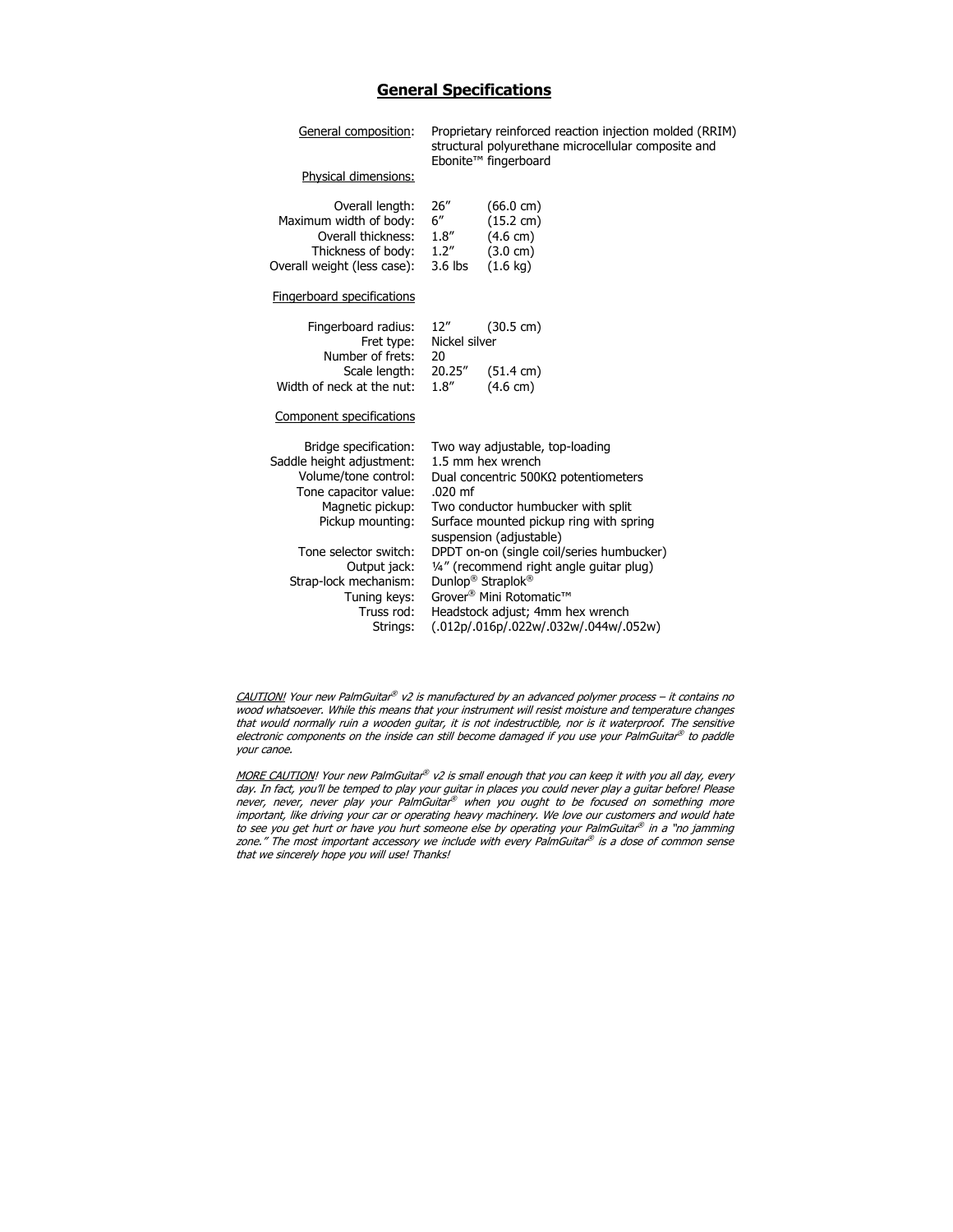#### PalmGuitar® *v2*

100% Customer Satisfaction: you'll find that the PalmGuitar<sup>®</sup> is very different from any other guitar you've owned. It does not have the same weight distribution of a normal guitar - it is so small, some players may find it slightly "top-heavy". Most customers adapt to its tiny shape immediately; others may take a few days of various playing positions in order to find a comfortable playing position. In the event you try, but find that you cannot adjust to the small scale, or weight distribution of the PalmGuitar<sup>®</sup>, or you simply decide that you don't like it for any reason at all, return it to your dealer for a full refund … no questions asked. No quitar is perfect for everyone. We only want you to own a PalmGuitar<sup>®</sup> if it is perfect for *you*. Our policy is to have only dedicated fanatics as customers and we only work with dealers who share our passion for 100% customer satisfaction.

Limited Lifetime Warranty: the PalmGuitar® is quaranteed against manufacturing defects including components made by subcontractors for the lifetime of the original owner. In the event your PalmGuitar® fails due to some engineering, design, or manufacturing defect, we'll either repair it or replace it free of charge. Normal wear and tear items like strings, frets, etc., or signs of excessive wear and tear, or physical damage, are not covered by the lifetime warranty. For warranty service, please contact PalmGuitar, LLC for instructions on how to return your instrument. Be sure to include the instrument serial number, along with your shipping address and contact information. For additional Warranty information see the enclosed Warranty card … make sure to fill it out and return it to us immediately.

Service & repair: while most skilled quitar technicians can perform set-up and routine maintenance on your PalmGuitar®, you are always welcomed to return your instrument to the factory for service or repairs. If we can estimate the costs for the repair or modification without examining the instrument, we'll issue a quotation for the work and authorize you to ship the instrument to us. If we cannot estimate the costs without examining the instrument, ship it to us and we'll issue a repair quotation for your approval prior to making the repairs.

#### Dealer Information:

Serial Number:

**PalmGuitar, LLC** Telephone: 203-264-1413 P.O. Box 1135 Fax: 203-264-1513 Southbury, CT 06488 eMail: info@palmquitar.com web site: www.palmguitar.com

© 2007 PalmGuitar, LLC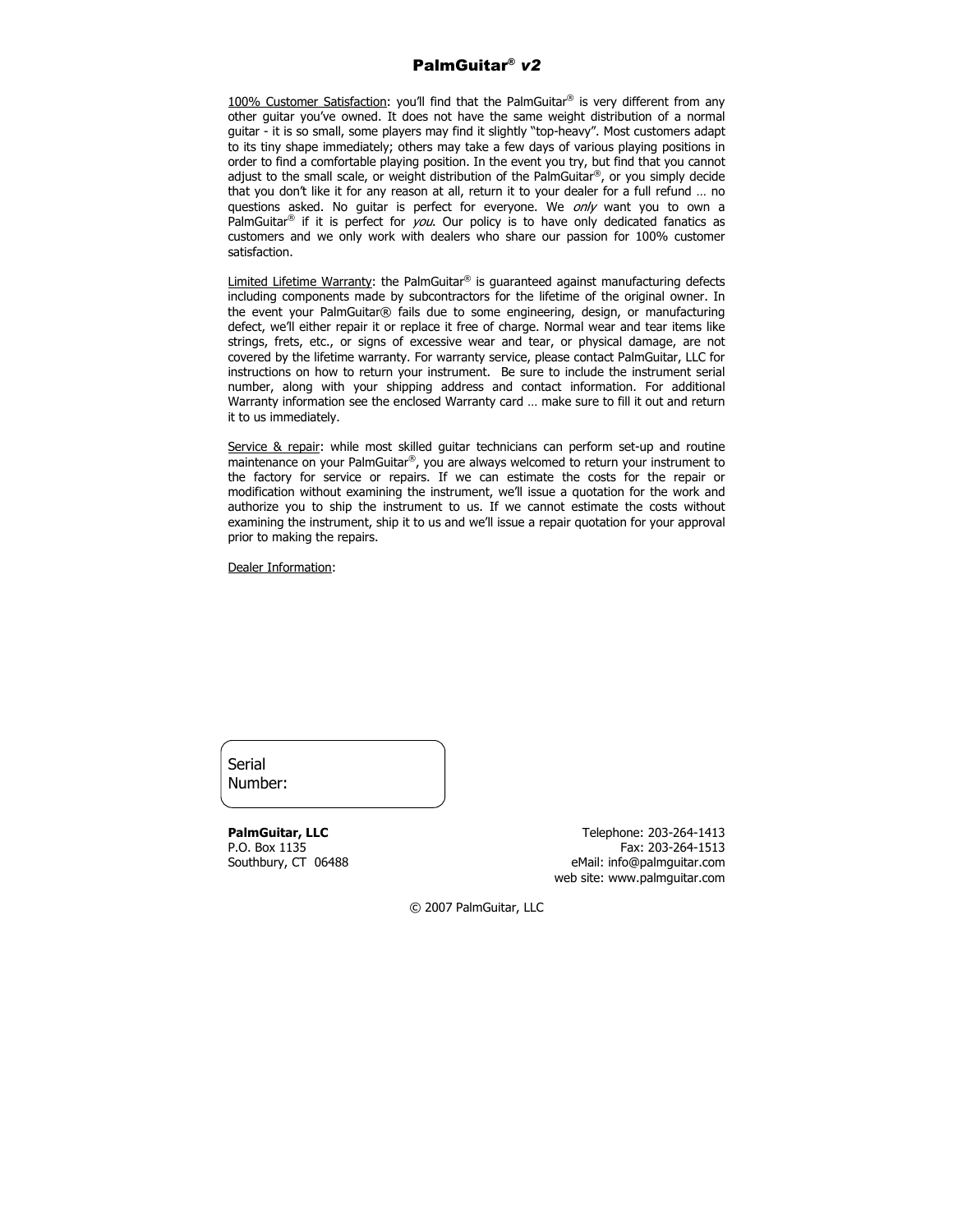

---- To activate your warranty, please fill out reverse side, detach at the line, and mail to PalmGuitar, LLC ------

Apply Postage Here

# PalmGuitar®

PalmGuitar, LLC P.O. Box 1135 Southbury, CT 06488